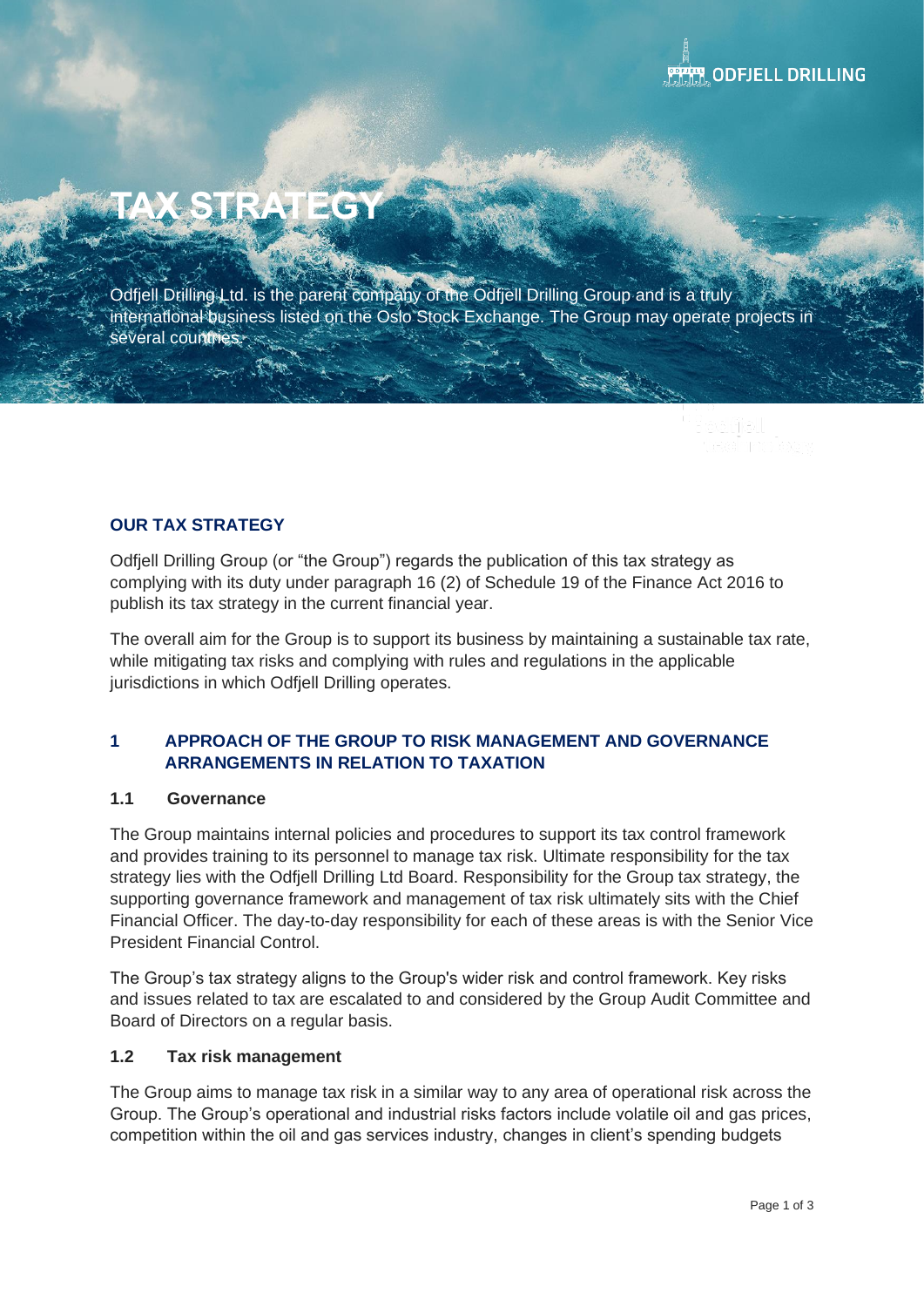plus developments in the financial markets externally. The tax risks are managed by oversight functions via Corporate Finance & Business Control.

The Group has looked at the activities and responsibilities of the group tax functions and will assess headcount within the functions as the scale and complexity of the business evolves.

Where appropriate, the Group looks to engage with tax authorities to disclose and resolve issues, risks and uncertain tax positions. The subjective nature of global tax legislation means that it is often not possible to mitigate all known tax risks. As a result, at any given time, the Group may be exposed to financial and reputational risks arising from its tax affairs.

The Group may operate in multiple countries and is exposed to a variety of tax risks as follows:

## **1.2.1 Tax compliance and reporting risks**

Risks associated with compliance failures such as submission of late or inaccurate returns, the failure to submit claims and elections on time or where systems and processes are not sufficiently robust to support tax compliance and reporting requirements.

## **1.2.2 Transactional risks**

Risks associated with undertaking transactions without appropriate consideration of the potential tax consequences or where advice taken is not correctly implemented.

## **1.2.3 Risk Register**

The Group maintains a tax risk register, identifying tax risks facing the Group, the mitigation actions and any ongoing enquiries/audits from tax authorities.

Potential financial tax exposure, including interest and/or penalties, to the Group will be quantified and where necessary a provision will be created.

## **1.2.4 Reputational risks**

Non-financial tax risks that may have an impact on the Group's relationships with shareholders, clients, tax authorities and the general public.

## **2 ATTITUDE OF THE GROUP TO TAX PLANNING**

The Group recognises it has a responsibility to pay the level of tax as required by the laws of the jurisdictions in which it operates. The Group also has a responsibility to its shareholders to structure its affairs in an efficient manner.

The commercial needs of the Group are to be considered and all tax planning must have a business purpose. The economic benefits associated with tax planning must never override compliance with all applicable laws and regulations. The Group will ensure that tax